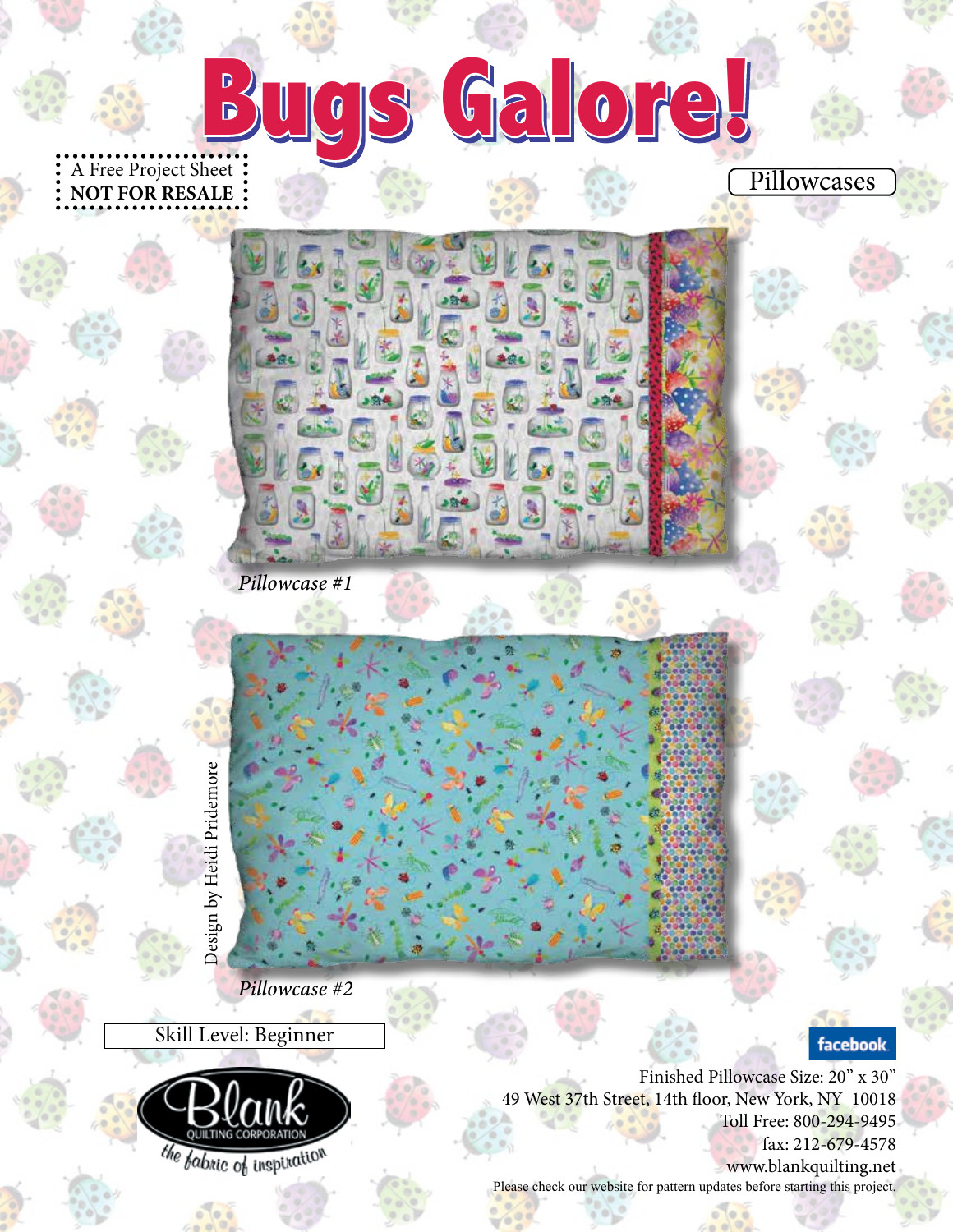## Bugs Galore! Pillowcases

## Fabrics in the Bugs Galore! Collection



36" Book Panel - White 9620P-01



Dragonflies - Dark Blue 9623-77



Ladybugs - Green 9626-66



Dots - White 9629-01



Bugs in Garden - Green 9624-66



Butterflies - White 9627-01



Ants White on White - White 9630-01W



9621-71



Stripe - Yellow 9625-44



Butterflies - Light Blue 9627-11



Ants on Red - Red 9630-88



Bugs in Jars - White 9622-01



Dragonflies - White 9623-01



Ladybugs - White 9626-01



Mixed Bugs - Light Blue 9628-11





Starlet - Turquoise 6383-Turquoise



Starlet - Yellow 6383-Yellow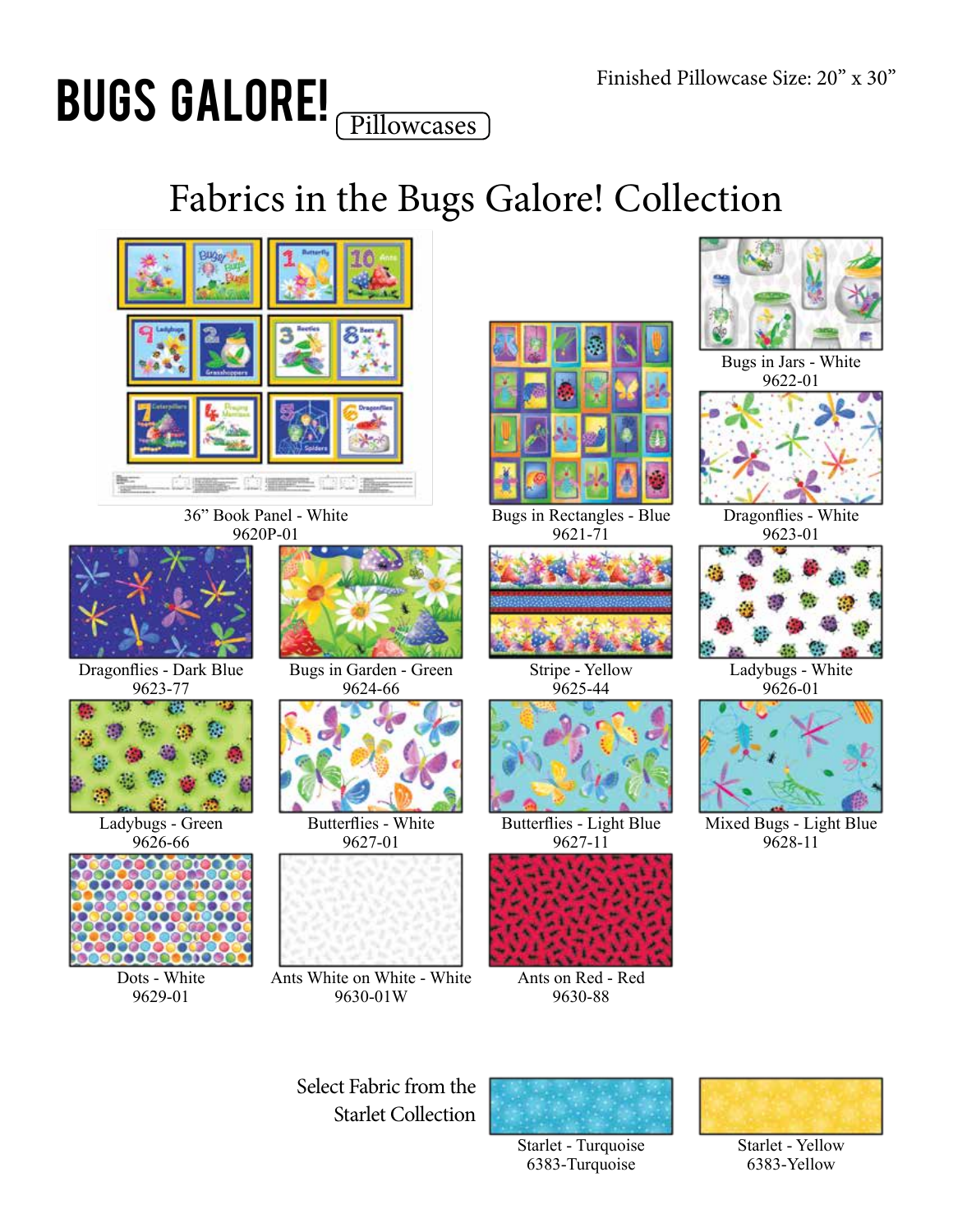# **BUGS GALORE! Page 1** Page 1

#### **Pillowcase #2 Materials**

| 1 yard             | Mixed Bugs - Light Blue (D) | 9628-11 |
|--------------------|-----------------------------|---------|
| $\frac{1}{8}$ yard | Ladybugs - Green (E)        | 9626-66 |
| $\frac{1}{3}$ yard | Dots - White $(F)$          | 9629-01 |

#### **Pillowcase Cutting Instructions**

*Please note: all strips are cut across the width of fabric (WOF) from selvage to selvage edge unless otherwise noted.*

#### *Pillowcase #1*

**From the Bugs in Jars - White (A), cut:** • (2) 20  $\frac{1}{2}$ " x WOF strip. Sub-cut (2) 20  $\frac{1}{2}$ " x 30  $\frac{1}{2}$ " strips.

**From the Ants on Red - Red (B), cut:** • (1)  $1\frac{1}{4}$ " x 40  $\frac{1}{2}$ " WOF strip

#### **From the Stripe - Yellow (C), fussy cut:**

• (2)  $5\frac{1}{2}$ " x  $40\frac{1}{2}$ " strip from Length of Fabric (LOF) centering each on a stripe.

#### *Pillowcase #2*

**From the Mixed Bugs - Light Blue (D), cut:** • (1) 30  $\frac{1}{2}$ " x 40  $\frac{1}{2}$ " WOF strip.

**From the Ladybugs - Green (E), cut:** • (1)  $1\frac{1}{4}$ " x 40  $\frac{1}{2}$ " WOF strip

#### **From the Dots - White (F), cut:**

• (1) 10  $\frac{1}{2}$ " x 40  $\frac{1}{2}$ " WOF strip

#### **Pillowcase #1 Assembly**

1. Sew together (2) 20  $\frac{1}{2}$ " x 30  $\frac{1}{2}$ " Fabric A strips together along the long side of the rectangle, with the fabric direction going in opposite directions to make the body piece (Fig. 1).



2. Sew together (2)  $5\frac{1}{2}$ " x 40  $\frac{1}{2}$ " Fabric C strips together along the long side of the rectangle, with the fabric direction going in opposite directions to make the cuff (Fig. 2).



Fig. 2

3. Fold (1)  $1\frac{1}{4}$ " x 40  $\frac{1}{2}$ " Fabric B strip in half lengthwise, wrong sides together and press.

4. Place the Folded Fabric B strip along the long side of (1) 30  $\frac{1}{2}$ " x 40  $\frac{1}{2}$ " body rectangle, aligning the raw edges and pin in place. Make sure the right side of the Fabric A rectangle is facing up (Fig. 3).

| <b>Right Side Out</b> |                |  |
|-----------------------|----------------|--|
|                       |                |  |
|                       |                |  |
|                       |                |  |
|                       | A              |  |
|                       |                |  |
|                       |                |  |
|                       | Right Side Out |  |
|                       |                |  |
|                       |                |  |
| Fig. 3                |                |  |

5. Fold the cuff strip in half lengthwise, wrong sides together and press.

6. Place the cuff strip along the long side of (1) 30  $\frac{1}{2}$ " x 40  $\frac{1}{2}$ " Fabric A rectangle, aligning the raw edges and pin in place. Make sure the right side of the Fabric A rectangle is facing up (Fig. 4).



Fig. 1